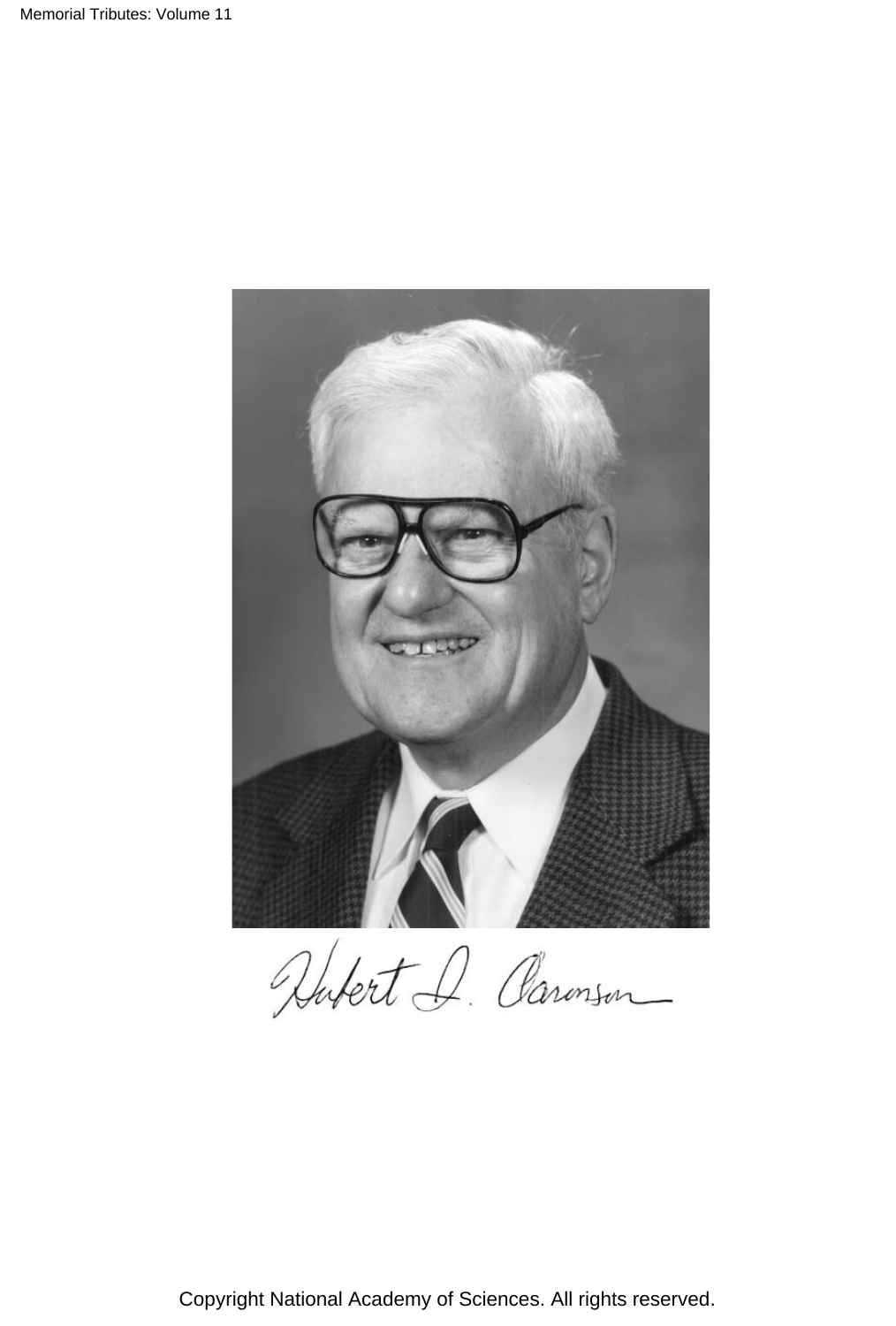## H U B E R T I . A A R O N S O N

## *1924–2005*

## Elected in 1997

*"For contributions to the understanding of diffusional phase transformation in commercial steels."*

## BY JOHN P. HIRTH

HUBERT I. AARONSON, an international leader in the materials field, died December 13, 2005, after a lengthy illness. He continued working as R.F. Mehl Professor Emeritus at Carnegie Mellon University until the very end.

Born in New York City on July 10, 1924, Aaronson moved in 1936 to Jersey City, where he completed high school. Although his father and advisors discouraged him from going into engineering, his sister, Barbara, supported his goal. Hub envisioned great advances in engineering and he enrolled at Carnegie Institute of Technology (CIT), now Carnegie Mellon University, determined to become an engineer.

At the end of his second year, Hub was called into the service. He wanted to enter the U.S. Army Air Corps, and, helped by his comrades and others, he was able to do so. However, when he realized he was scheduled to enter bombardier school for B-24 Liberators, which had a poor survival rate, he showed up a week early at the B-17 training school instead. The bureaucracy absorbed this unprecedented change, and Hub went on to fly many B-17 missions during World War II.

When he resumed his studies after the war, he not only did very well in his classes, but also became editor of the campus newspaper. He completed his B.S., M.S., and Ph.D. in metallurgical engineering at CIT in 1948, 1954, and 1954, respectively.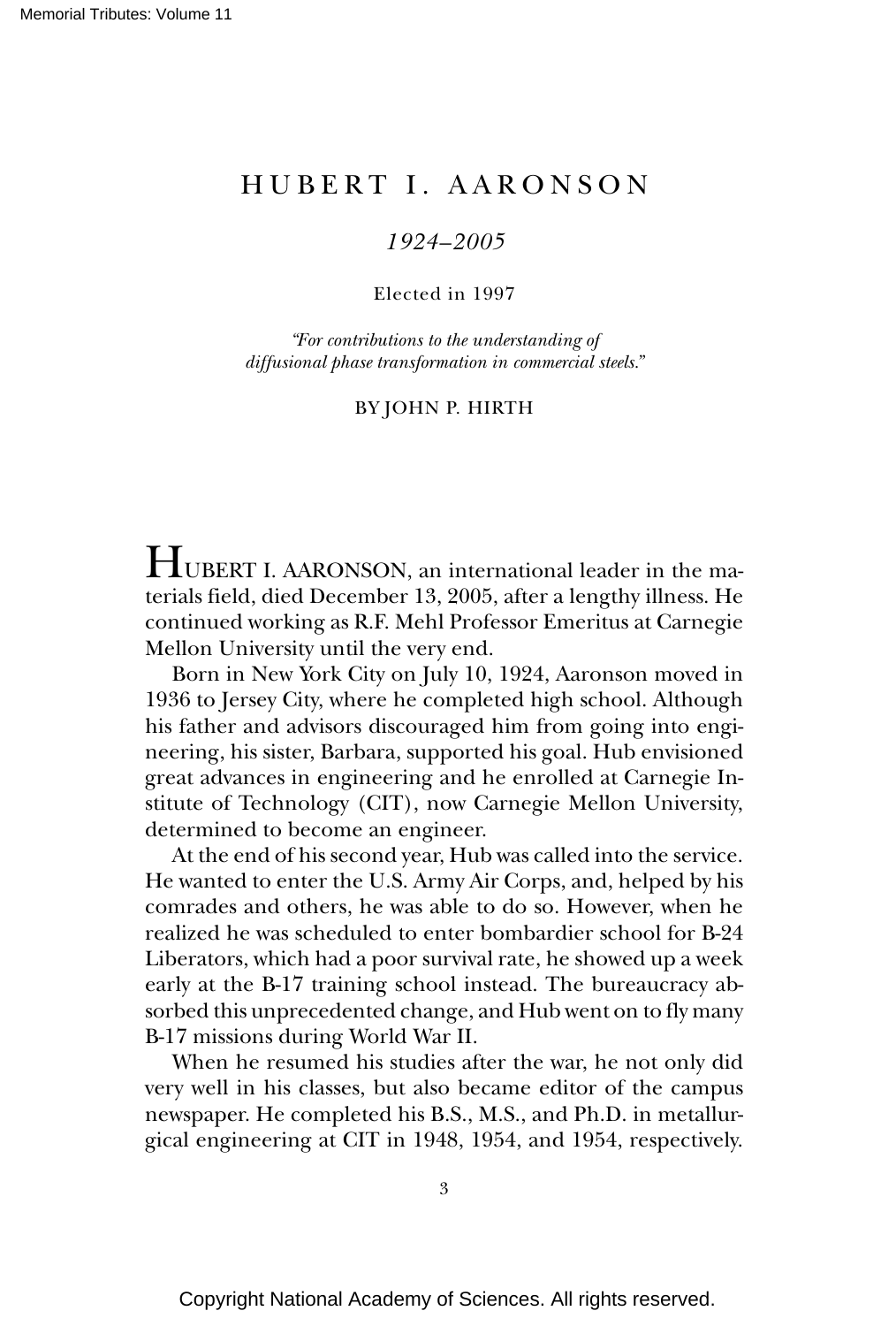[Memorial Tributes: Volume 1](http://www.nap.edu/11912)1

His thesis advisor was the eminent metallurgist, R.F. Mehl. Hub remained at CIT as a research metallurgist until 1957, working with Mehl, G.M. Pound, and C. Wells. He then became a research scientist at Ford Scientific Laboratory (1958–1972), a professor at Michigan Technological University (1972–1979), R.F. Mehl Professor at Carnegie Mellon University (1979–1992), a scientist at the Naval Research Laboratory (1992–1996), and finally R.F. Mehl Professor Emeritus (1996–2005).

Hub was a giant in the field of phase transformation, to which he made many seminal contributions. One of his major contributions was defining and understanding the role of microstructure in phase transformations. In 1951, F.C. Frank had demonstrated the importance of ledges in the growth of crystals from vapor. Hub recognized the potential for similar effects in transformations in solids. In classic early work with K. Kinsman and M. Adams, he demonstrated that bainitic and other plate-shaped transformations proceeded by the motion of what he called "growth ledges." Atomic-level ledges, or steps, which had dislocation content as well, relieved strains that would otherwise appear at interfaces between reactants and products. Hub called these defects structural ledges. In later work with a number of his students, he verified the nature of these defects by transmission electron microscopy and by computer simulations.

Hub engaged in a long, vigorous debate with J.W. Christian on the details of bainitic transformation. Hub's view was that the diffusional composition change during the transformation accompanied the motion of ledges, while Jack Christian argued that the step structure (and accompanying shear) occurred first. Their views have been largely reconciled in the new millennium.

Hub also made significant contributions in alloy thermodynamics, the role of alloying elements in "hardenability" (retardation or enhancement of the rate of transformation) in steels, the mechanism of nucleation of new phases, interfacial energies, and the mechanism of massive transformation. His work had a substantial impact on the selection of materials for automobiles and Navy ships.

Hub was elected to the National Academy of Engineering in 1997, and he received many awards in recognition of his accom-